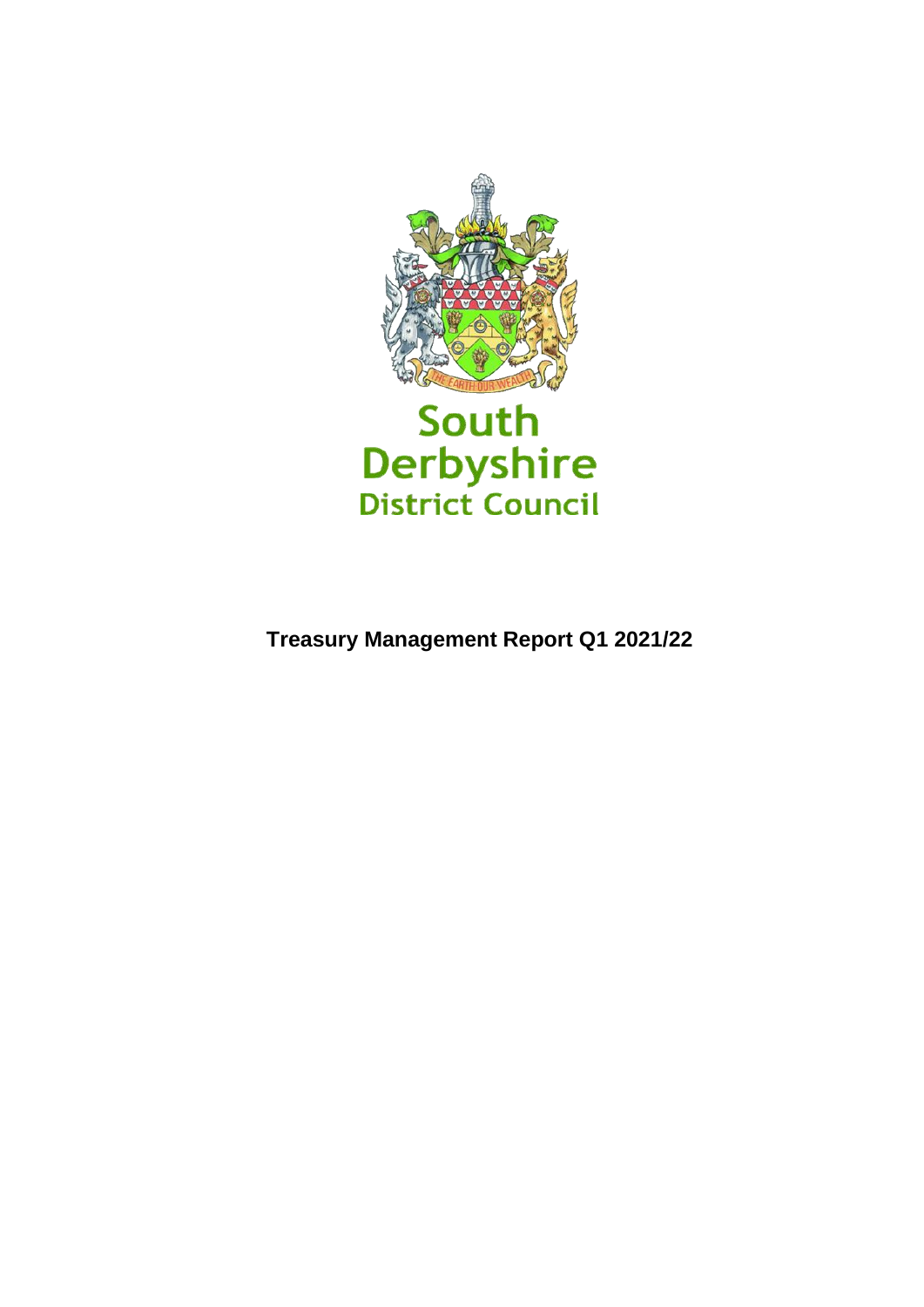# **Introduction**

The Authority has adopted the Chartered Institute of Public Finance and Accountancy's *Treasury Management in the Public Services: Code of Practice* (the CIPFA Code) which requires the Authority to approve treasury management semi-annual and annual reports.

The Authority's treasury management strategy for 2021/22 was approved at a meeting of the Authority on 24th February 2021. The Authority has borrowed and invested substantial sums of money and is therefore exposed to financial risks including the loss of invested funds and the revenue effect of changing interest rates. The successful identification, monitoring and control of risk are therefore central to the Authority's treasury management strategy.

The 2017 Prudential Code includes a requirement for local authorities to provide a Capital Strategy, a summary document approved by full Council covering capital expenditure and financing, treasury management and non-treasury investments. The Authority's Capital Strategy, complying with CIPFA's requirement, was approved by full Council on 18<sup>th</sup> March 2021.

The detail that follows is in accordance with the CIPFA Code and is written with support from the Council's Treasury Advisor, Arlingclose.

### **External Context**

**Economic background**: Economic resurgence from coronavirus pandemic continued to dominate the first quarter of the financial year. In the biggest inoculation programme the country has ever undertaken, over 44 million people in the UK had received their first dose of a COVID-19 vaccine with 32 million also having a second dose.

The Bank of England (BoE) held Bank Rate at 0.1% throughout the period and maintained its Quantitative Easing programme at £895 billion, unchanged since the November 2020 meeting. In its June 2021 policy announcement, the BoE expected the economy to experience a temporary period of strong GDP growth and above-target CPI inflation, after which growth and inflation is expected to fall back. There were, however, two-sided risks around this central path, and it is possible that near-term upward pressure on prices could prove somewhat larger than expected. The Bank's Monetary Policy Committee does not intend to tighten monetary policy at least until there is clear evidence that significant progress is being made in eliminating spare capacity and achieving the 2% inflation target sustainably.

Government initiatives continued to support the economy over the quarter, following the range of measures announced by the Chancellor in the 2021 Budget, which included extending the furlough (Coronavirus Job Retention) scheme until September 2021.

The latest labour market data showed that in the three months to April 2021 the unemployment rate fell to 4.7%, although it is likely that labour market slack has remained higher than implied by this measure. Some individuals stopped looking for work during the pandemic and were therefore recorded as inactive. There is uncertainty around how many of these individuals will resume their search for a job, and when. Latest data showed growth in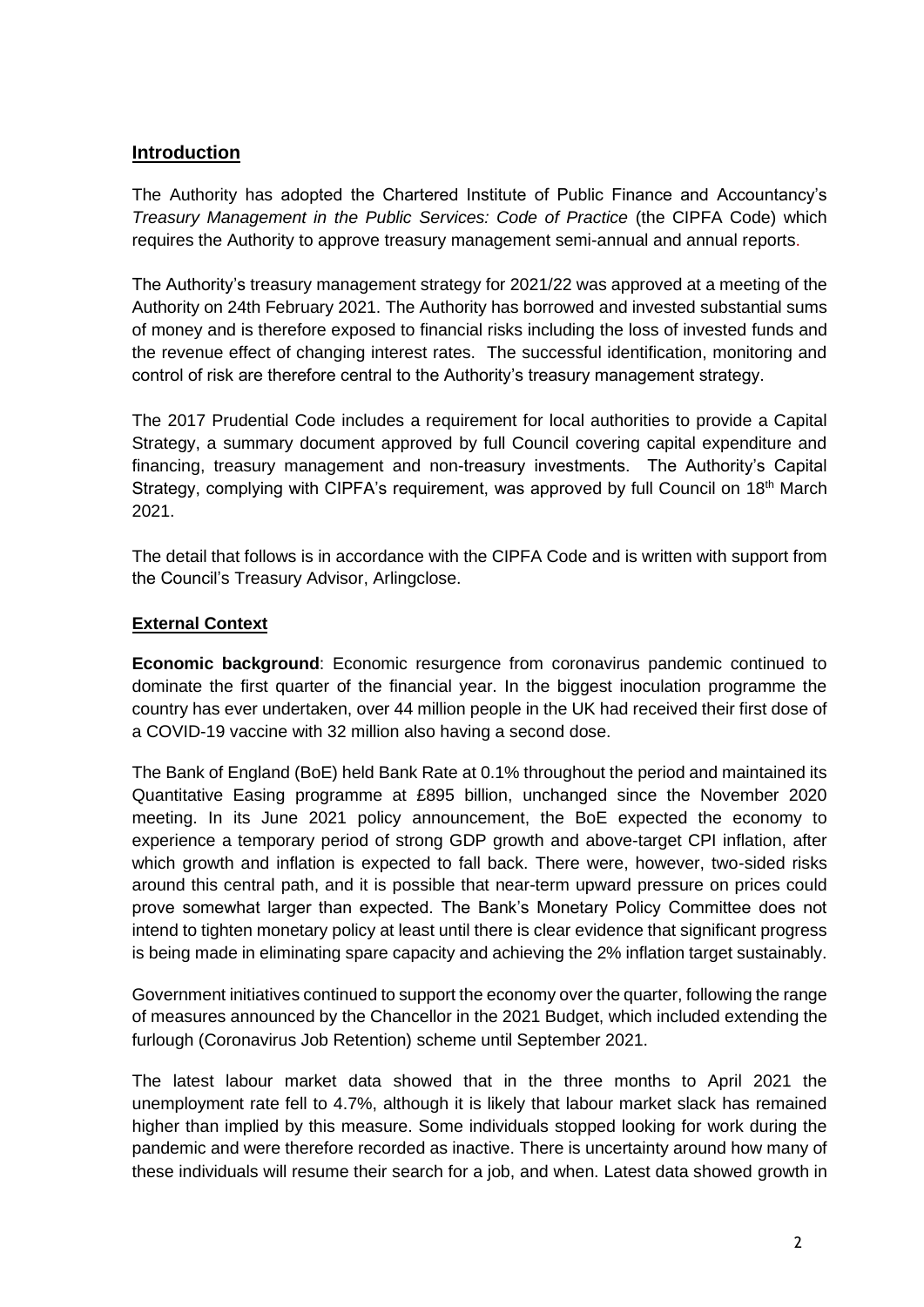average total pay (including bonuses) and regular pay (excluding bonuses) among employees was 5.6% for the three months February to April 2021. The seemingly high growth partly reflected a base effect from a decline in average pay in the spring of last year, associated with the reduced pay of employees on the furlough scheme.

Annual CPI inflation rose to 2.1% in May on the back of base effects in spring 2020 and partly due to higher energy and commodity prices and supply-side bottlenecks. The BoE expects inflation to exceed 3% for a temporary period. The ONS' preferred measure of CPIH which includes owner-occupied housing was also 2.1% year/year, marginally higher than expectations.

The reimposition of restrictions on activity in the first quarter of calendar 2021 year resulted in GDP falling 1.6% in Q1. GDP growth was strong in April at 2.3% with the partial easing of restrictions on non-essential retail and outdoor hospitality. Housing market activity remained strong, aided by the extension of the stamp duty threshold and an increase in mortgage approvals for house purchases.

The US economy rebounded by 4.3% in Q4 2020 (Oct-Dec) and then an even stronger 6.4% in Q1 as the recovery continued to be fuelled by \$5 trillion worth of pandemic stimulus packages. The Federal Reserve maintained its main interest rate at between 0% and 0.25% over the period.

The European Central Bank maintained its base rate at 0%, deposit rate at -0.5%, and asset purchase scheme at €1.85 trillion.

**Financial markets:** Ongoing monetary and fiscal stimulus together with improving economic growth prospects and successful vaccine rollout programmes continued to boost equity markets over the period. The Dow Jones reached a record high during the period while the UK-focused FTSE 250 index was back above pre-pandemic levels and the more internationally focused FTSE 100 had recouped around three-quarters of 2020 losses.

Inflation worries continued during the period but declines in bond yields between April and June suggest bond markets may be expecting any general price increases to be less severe, or more transitory, that was previously thought.

The 5-year UK benchmark gilt yield began the financial year at 0.36% before declining to 0.32% by the end of June 2021. Over the same period the 10-year gilt yield fell from 0.80% to 0.71%, despite jumping to 0.90% in May. The 20-year yield declined from 1.31% to 1.21%.

The Sterling Overnight Rate (SONIA) averaged 0.05% over the quarter.

**Credit review:** Credit default swap spreads were relatively flat over the period and remain only slightly above their pre-pandemic levels. The gap in spreads between UK ringfenced and non-ringfenced entities remained, and Santander UK remained an outlier compared to the other ringfenced/retail banks. At the end of June, Santander UK was trading the highest at 52bps and Standard Chartered the lowest at 31bps. The other ringfenced banks were trading between 32 and 34bps while Nationwide Building Society was 38bps.

There were only a small number of credit rating actions over the period. Fitch revised a number of Singaporean and Australian banks as well as Close Brothers to stable, and also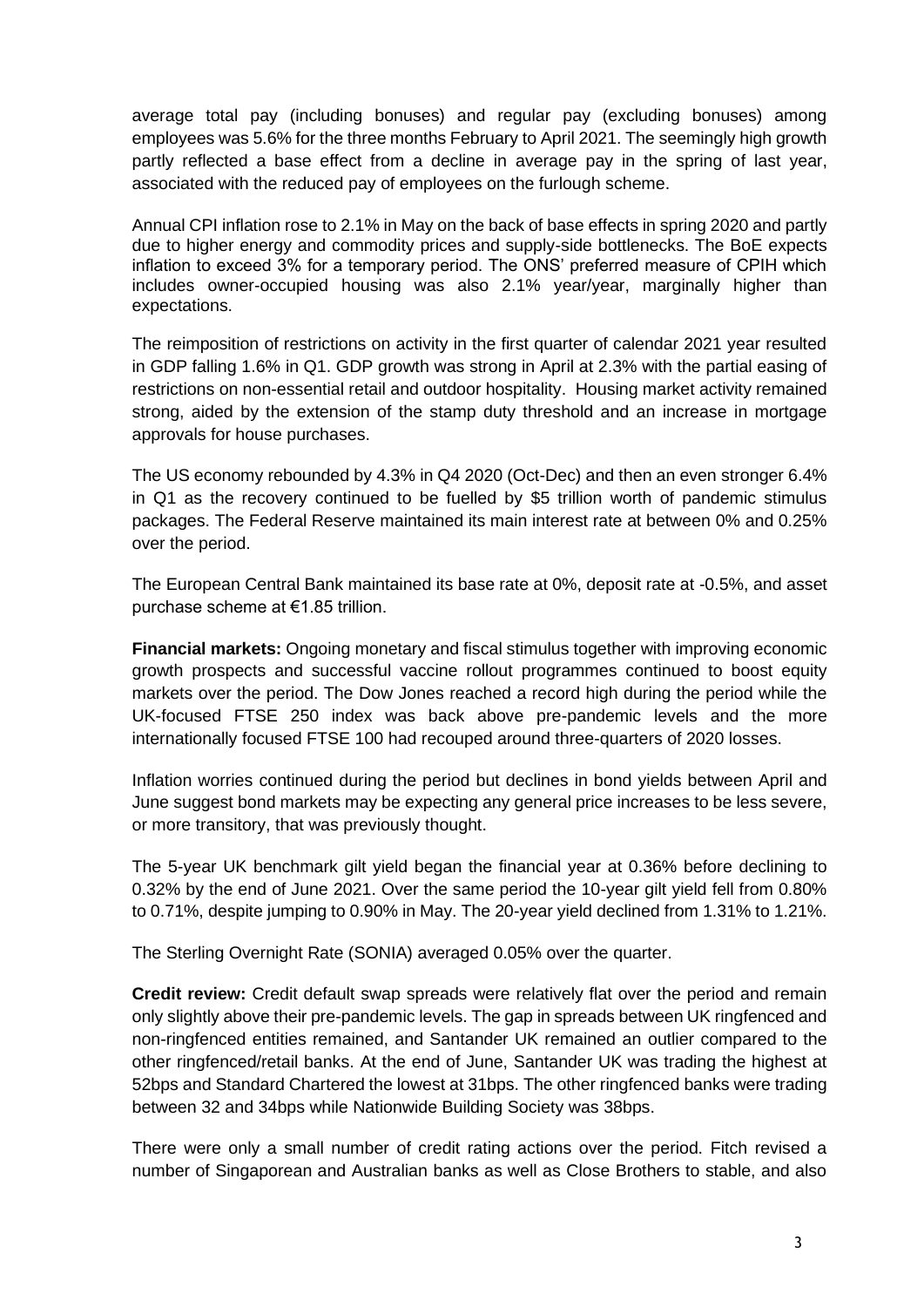upgraded Coventry Building Society to 'A' (from 'A-'). Towards the end of the period Fitch revised the United Kingdom's outlook to stable from negative.

S&P also revised some Australian banks to stable, as well as Transport for London, which a week or so later received a £1.08 billion bailout from the UK government. S&P also downgraded the long- and short-term ratings of DZ Bank (Germany) to A+ and A-1 from AAand A-1+ respectively. In late June S&P took further rating actions, upwardly revising the outlooks for a number of UK and European banks from negative to stable, or in the case of Barclays and Nationwide from stable to positive.

The successful vaccine rollout programme is credit positive for the financial services sector in general, but there remains much uncertainty around the extent of the losses banks and building societies will suffer due to the economic slowdown which has resulted due to pandemic-related lockdowns and restrictions. The institutions and durations on the Authority's counterparty list recommended by treasury management advisors Arlingclose remain under constant review, but at the end of the period no changes had been made to the names on the list or the recommended maximum duration of 35 days.

## **Local Context**

On 31st March 2021, the Authority had net borrowing of (£3.032m) arising from its revenue and capital income and expenditure. This fell to  $(E3.201m)$  by the end of the quarter. The underlying need to borrow for capital purposes is measured by the Capital Financing Requirement (CFR), while usable reserves and working capital are the underlying resources available for investment. These factors are summarised in below.

#### **Capital Financing Requirement (CFR)**

|                                                          | 31.03.21<br>Actual<br>£,000 | 30.06.21<br><b>Actual</b><br>£'000 |
|----------------------------------------------------------|-----------------------------|------------------------------------|
| <b>Housing Revenue Account</b>                           |                             |                                    |
| Debt Outstanding                                         | 57,423                      | 57,423                             |
| Capital Financing Requirement (CFR)                      | 61,584                      | 61,584                             |
| <b>Statutory Debt Cap</b>                                | 66,853                      | 66,853                             |
| <b>Borrowing Capacity (Cap less Debt</b><br>Outstanding) | 9,430                       | 9,430                              |
| <b>General Fund</b>                                      |                             |                                    |
| Debt Outstanding                                         | 0                           | 0                                  |
| Capital Financing Requirement (CFR)                      | 4,667                       | 4,667                              |
| <b>Borrowing Capacity (Cap less Debt</b><br>Outstanding) | 4,667                       | 4,667                              |
| <b>Total Capital Financing Requirement (CFR)</b>         | 66,251                      | 66,251                             |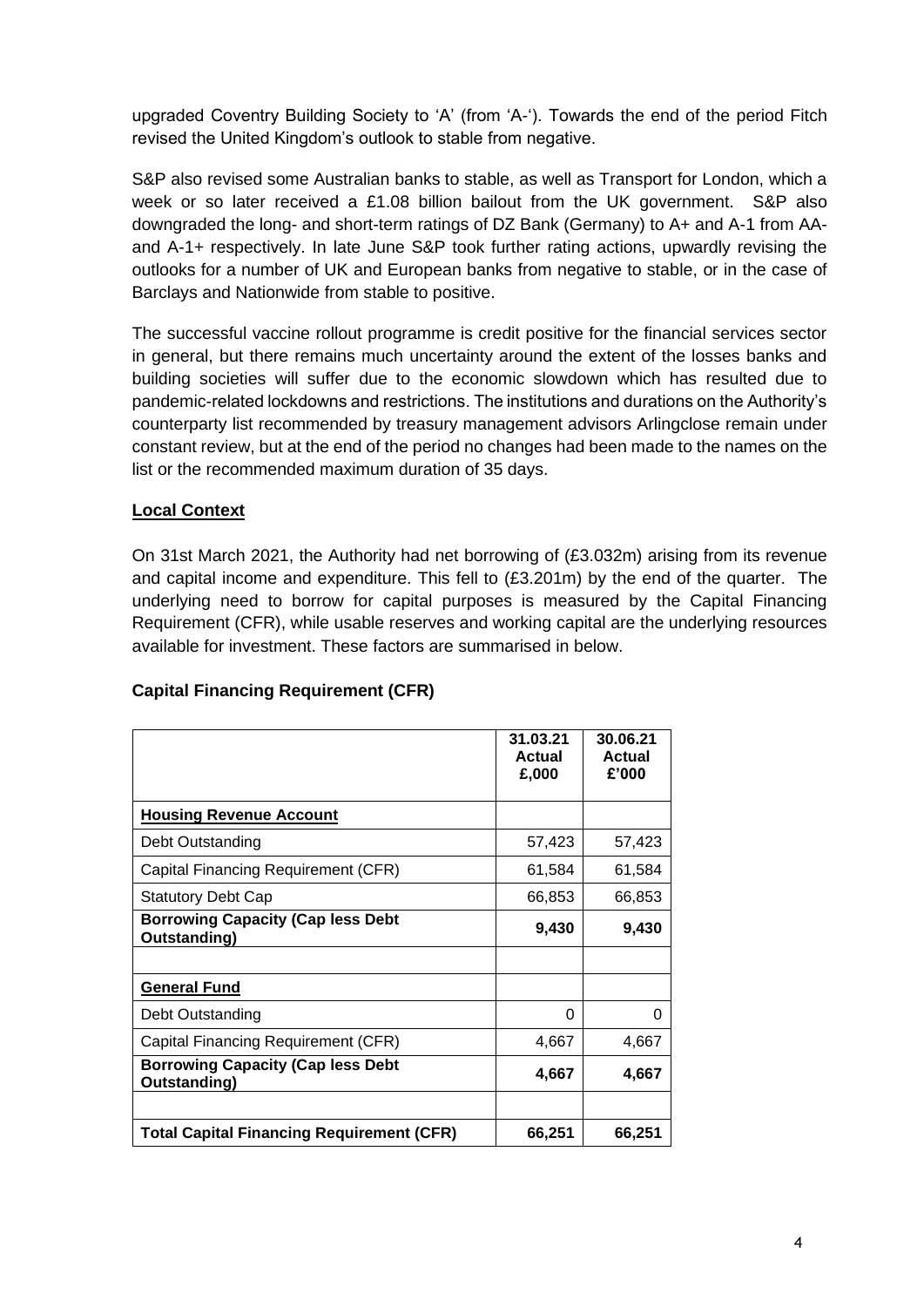The Authority's current strategy is to maintain borrowing and investments below their underlying levels, sometimes known as internal borrowing, in order to reduce risk and keep interest costs low.

The overall treasury management position as at  $30<sup>th</sup>$  June 2021 and the change during the quarter is shown below.

|                                                                              | 31.03.21<br><b>Balance</b><br>£m | Movement<br>£m        | 30.06.21<br><b>Balance</b><br>£m | Average<br>Rate<br>% |
|------------------------------------------------------------------------------|----------------------------------|-----------------------|----------------------------------|----------------------|
| Long-term borrowing:                                                         |                                  |                       |                                  |                      |
| Fixed                                                                        | 47,423                           | $\Omega$              | 47,423                           | 3.19%                |
| Variable                                                                     | 10,000                           | 0                     | 10,000                           | 0.35%                |
| Short-term borrowing                                                         | 89                               | 0                     | 89                               | 0.00%                |
| <b>Total borrowing</b>                                                       | 57,512                           | 0                     | 57,512                           |                      |
| Long-term investments<br>Short-term investments<br>Cash and cash equivalents | 4,000<br>57,500<br>(956)         | 0<br>(4,000)<br>4,169 | 4,000<br>53,500<br>3,213         | 0.103%<br>0.00%      |
| <b>Total investments</b>                                                     | 60,544                           | 169                   | 60,713                           |                      |
| Net borrowing                                                                | (3,032)                          | 169                   | (3, 201)                         |                      |

### **Treasury Management Summary**

#### **Borrowing update**

Local authorities can borrow from the PWLB provided they can confirm they are not planning to purchase 'investment assets primarily for yield' in the current or next two financial years, with confirmation of the purpose of capital expenditure from the Section 151 Officer. Authorities that are purchasing or intending to purchase investment assets primarily for yield will not be able to access the PWLB except to refinance existing loans or externalise internal borrowing.

Acceptable use of PWLB borrowing includes service delivery, housing, regeneration, preventative action, refinancing and treasury management.

Competitive market alternatives may be available for authorities with or without access to the PWLB. However, the financial strength of the individual authority and borrowing purpose will be scrutinised by commercial lenders.

The Authority is not planning to purchase any investment assets primarily for yield within the next three years and so is able fully access the PWLB.

**Municipal Bonds Agency (MBA):** The MBA is working to deliver a new short-term loan solution, available in the first instance to principal local authorities in England, allowing them access to short-dated, low rate, flexible debt. The minimum loan size is expected to be £25 million. Importantly, local authorities will borrow in their own name and will not cross guarantee any other authorities.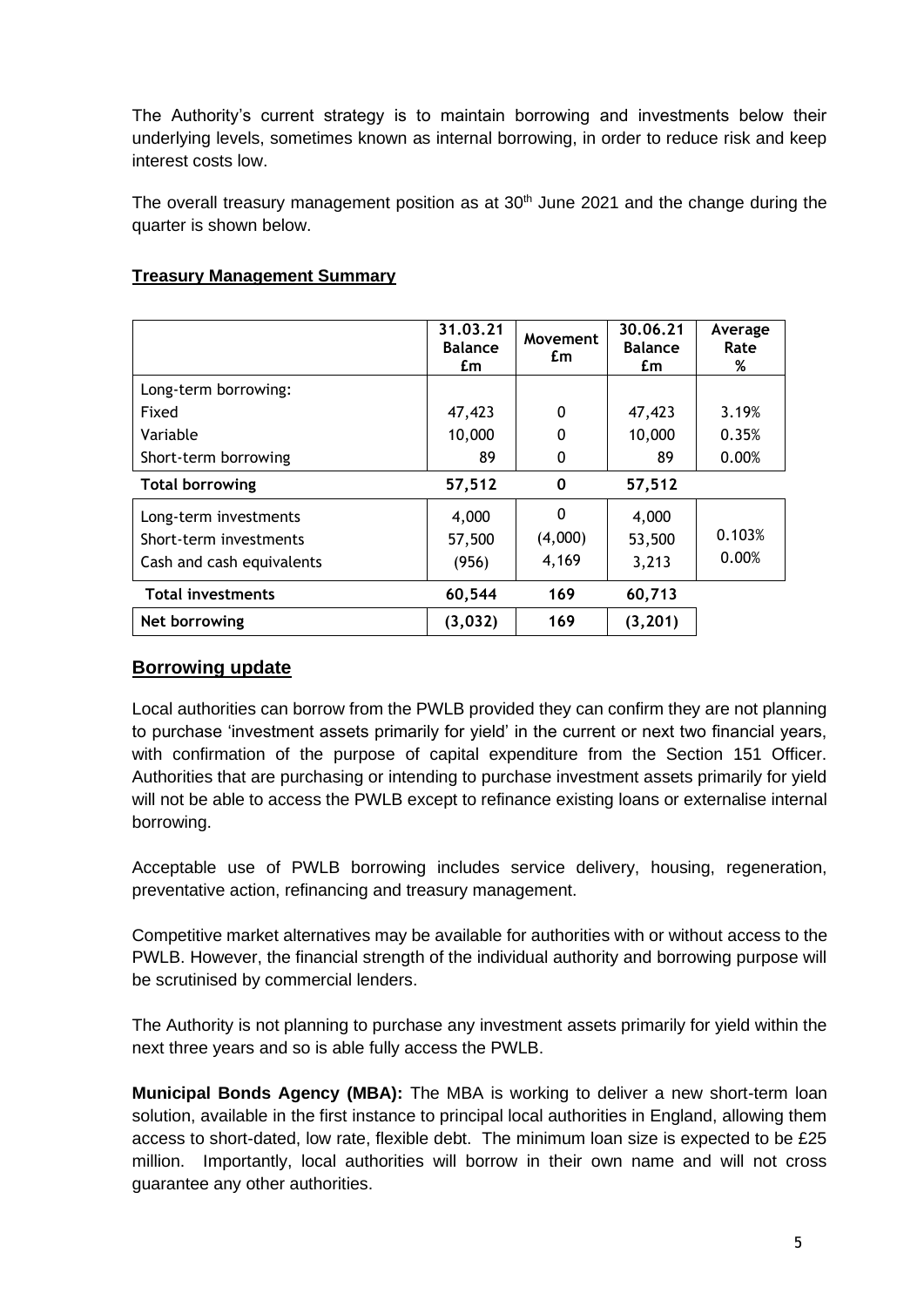Although the Authority doesn't intend future borrowing through the MBA, it would first ensure that it has thoroughly scrutinised the legal terms and conditions of an arrangement and is satisfied with them.

**UK Infrastructure Bank**: £4bn has been earmarked for of lending to local authorities by the UK Infrastructure Bank. The availability of this lending to local authorities is due to commence in summer 2021 for which there is expected to be a bidding process. Loans will be available for qualifying projects at gilt yields plus 0.6%, which is 0.2% lower than the PWLB certainty rate.

# **Borrowing Activity**

At 30th June 2021 the Authority held £57.4m of loans. These loans were taken out by the Authority in 2011/12 for the purpose of HRA self-financing. The principal element of these loans is repayable in full on maturity, with interest being paid each March and September.

The short-term borrowing of £89k relates to deposits received from two Parish Councils within the District. These loans can be recalled on immediate notice. Interest is calculated at the Bank of England Base Rate, less 1%. No interest is currently being paid due to the Base Rate being less than 1%.

The following table shows the maturity dates of the loans and rate of interest payable.

|                                  | <b>Type</b> | Value  | Rate | <b>Maturity</b> |
|----------------------------------|-------------|--------|------|-----------------|
| <b>Loan Profile</b>              |             | £'000  | ℅    |                 |
| <b>Public Works Loan Board</b>   | Variable    | 10,000 | 0.23 | 2021/22         |
| Public Works Loan Board          | Fixed       | 10,000 | 2.70 | 2023/24         |
| Public Works Loan Board          | Fixed       | 10,000 | 3.01 | 2026/27         |
| Public Works Loan Board          | Fixed       | 10.000 | 3.30 | 2031/32         |
| Public Works Loan Board          | Fixed       | 10,000 | 3.44 | 2036/37         |
| <b>Public Works Loan Board</b>   | Fixed       | 7,423  | 3.50 | 2041/42         |
| <b>Total Long-term borrowing</b> |             | 57,423 |      |                 |
| Short-term Parish Council Loans  |             | 89     | 0.00 |                 |
| <b>Total borrowing</b>           |             | 57,512 |      |                 |

Borrowing Position

The Authority's chief objective when borrowing has been to strike an appropriately low risk balance between securing low interest costs and achieving cost certainty over the period for which funds are required, with flexibility to renegotiate loans should the Authority's long-term plans change being a secondary objective.

# **Treasury Investment Activity**

On 6th April the Authority received central government funding to support small and medium businesses during the coronavirus pandemic through grant schemes. £3.7m was received, temporarily invested in short-dated, liquid instruments such as call accounts and Money Market Funds. All funds were disbursed by the end of June.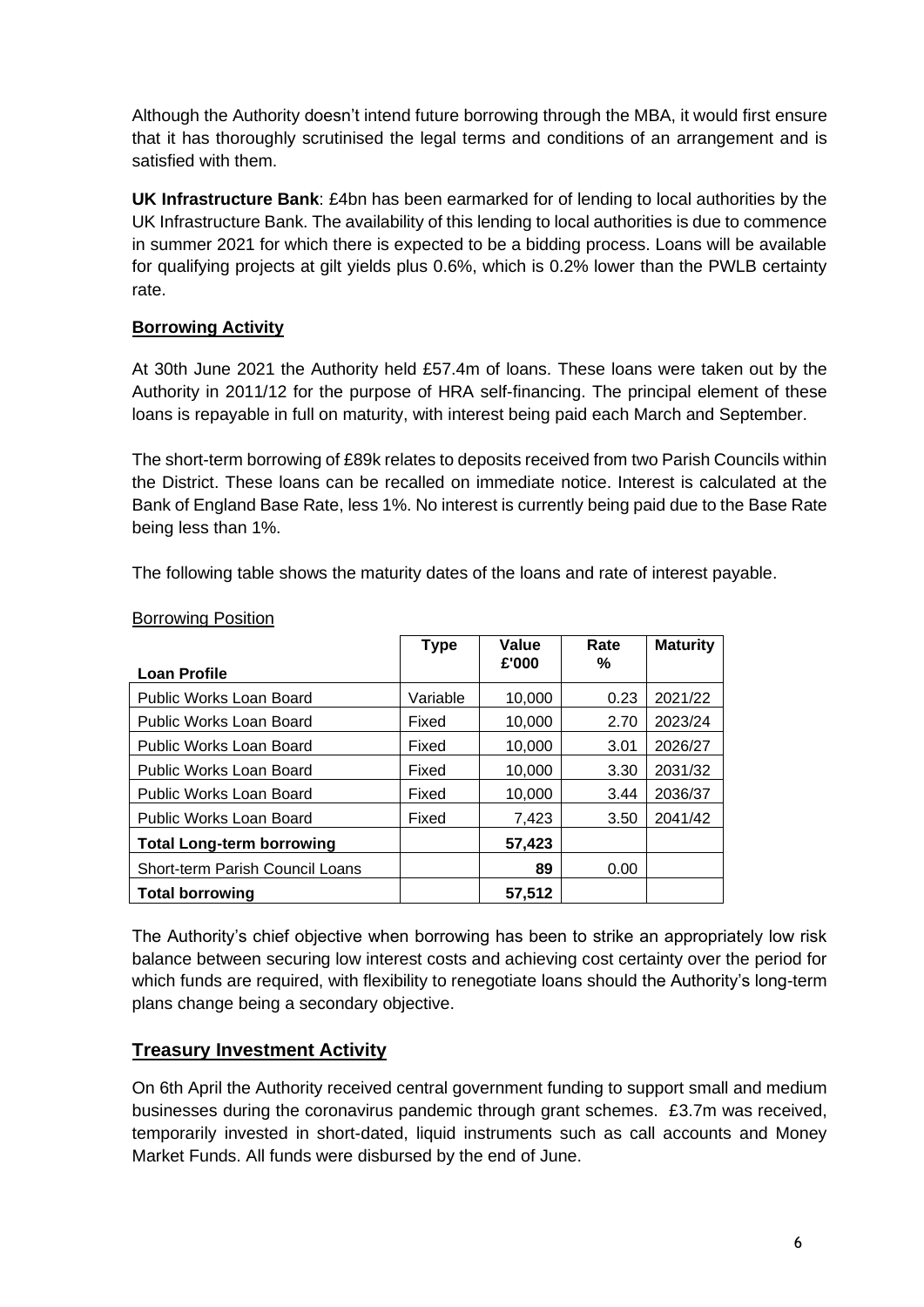The Authority holds significant invested funds, representing income received in advance of expenditure plus balances and reserves held. During the quarter, the Authority's investment balance remained at an average of £60m, due to timing differences between income and expenditure. The investment position during the quarter is shown in the table below.

|                                                                                                         | 31.03.21<br><b>Balance</b><br>£'000 | Q1 2021<br><b>Movement</b><br>£'000 | 30.06.21<br><b>Balance</b><br>£'000 | 30.06.21<br>Rate of<br>Return<br>% |
|---------------------------------------------------------------------------------------------------------|-------------------------------------|-------------------------------------|-------------------------------------|------------------------------------|
| Banks (unsecured)<br><b>Local Authorities</b><br><b>Money Market Funds</b><br><b>CCLA Property Fund</b> | (956)<br>44,000<br>13,500<br>4,000  | 4,169<br>(2,000)<br>(2,000)<br>0    | 3,213<br>42,000<br>11,500<br>4,000  | 0.00<br>0.18<br>0.04<br>3.83       |
| <b>Total investments</b>                                                                                | 60,544                              | 169                                 | 60,713                              |                                    |

Treasury Investment Position

Both the CIPFA Code and government guidance require the Authority to invest its funds prudently, and to have regard to the security and liquidity of its treasury investments before seeking the optimum rate of return, or yield. The Authority's objective when investing money is to strike an appropriate balance between risk and return, minimising the risk of incurring losses from defaults and the risk of receiving unsuitably low investment income.

Ultra-low short-dated cash rates which have been a feature since March 2020 when Bank Rate was cut to 0.1% have resulted in the return on sterling low volatility net asset value money market funds (LVNAV MMFs) being close to zero even after some managers have temporarily waived or lowered their fees. At this stage net negative returns are not the central case of most MMF managers over the short-term, and fee waivers should maintain positive net yields, but the possibility cannot be ruled out.

Deposit rates with the Debt Management Account Deposit Facility (DMADF) are also largely around zero.

The progression of risk and return metrics are shown in the extracts from Arlingclose's quarterly investment benchmarking below.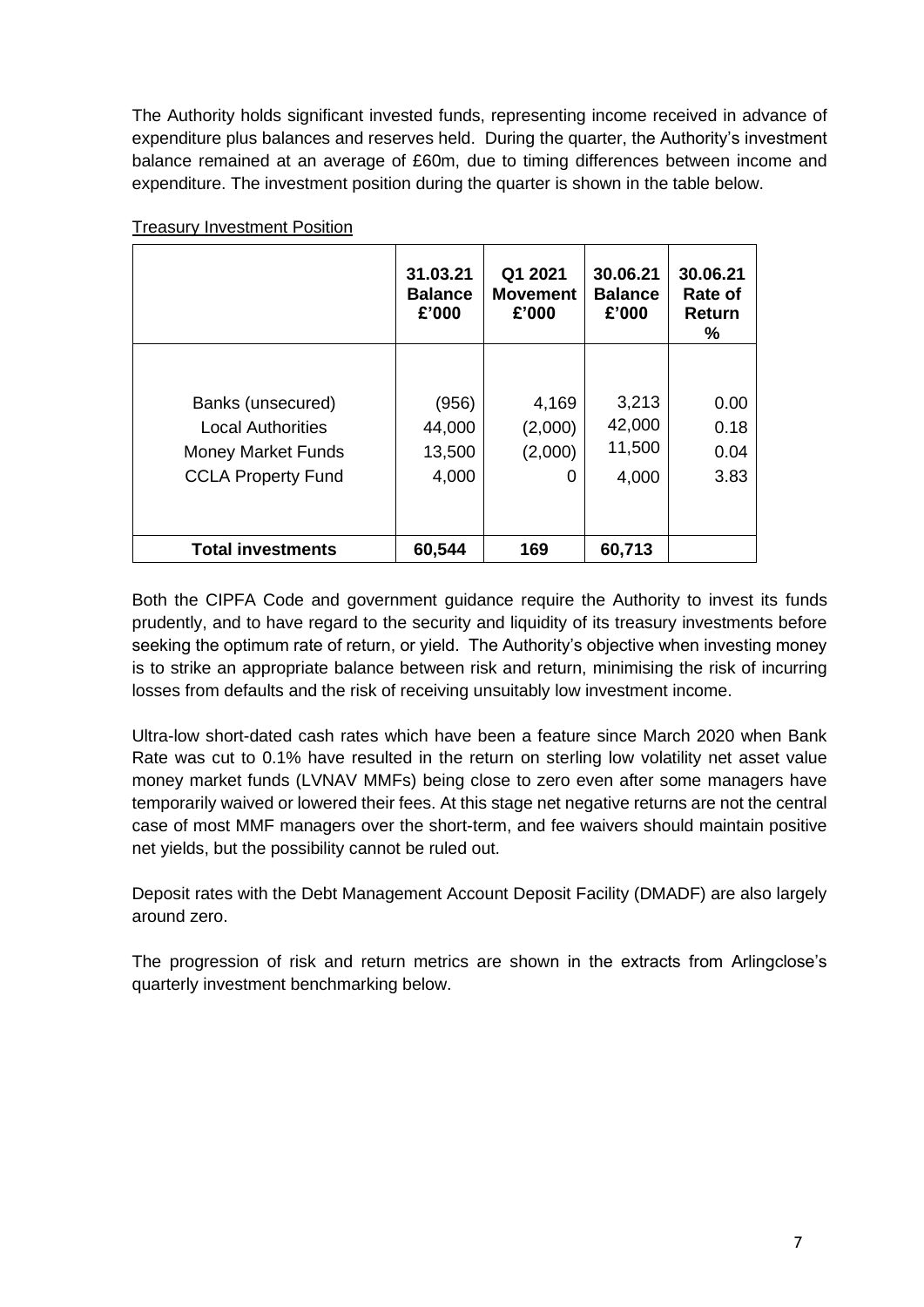|                    | <b>Credit</b><br><b>Score</b> | <b>Credit</b><br>Rating | <b>Bail-in</b><br><b>Exposure</b> | Weighted<br>Average<br><b>Maturity</b><br>(days) | Rate of<br>Return<br>$\frac{9}{6}$ |
|--------------------|-------------------------------|-------------------------|-----------------------------------|--------------------------------------------------|------------------------------------|
| 30.06.2021         | 4.55                          | A+                      | 26%                               | 128                                              | 0.41                               |
| <b>Similar LAs</b> | 4.60                          | A+                      | 68%                               | 41                                               | 1.22                               |
| <b>All LAs</b>     | 4.64                          | A+                      | 67%                               | 12                                               | 0.82                               |

**Credit Score**: This is a value weighted average score calculated by weighting the credit score of each investment by its value. A higher number indicates a higher risk.

**Credit Rating:** This is based on the long-term rating assigned to each institution in the portfolio, by ratings agencies Fitch, Moody's and Standard & Poor's. Ratings rang from AAA to D, and can be modified by +/

**Bail in Exposure:** The adoption of a bail in regime for failed banks results in a potential increased risk of loss of funds for local authority should this need to be implemented. Therefore, a lower exposure to bail in investments reduces this risk.

**Weighted Average Maturity**: This is an indicator of the average duration of the internally managed investments. Similar authorities have a similar profile to South Derbyshire; other larger authorities tend to hold a greater proportion of fund in money markets than fixed term deposits with other LAs, due to their cash flow requirements.

## **Externally Managed Pooled Funds**

£4m of the Authority's investments are invested in externally managed strategic pooled property funds where short-term security and liquidity are lesser considerations, and the objectives instead are regular revenue income and long-term price stability. These funds are expected to generate an average return of £35k - £40k per quarter, its estimated £140k - £160k income return will be achieved this year, which is used to support services in year.

Because the Authority's externally managed funds have no defined maturity date, but are available for withdrawal after a notice period, their performance and continued suitability in meeting the Authority's investment objectives are regularly reviewed. Strategic fund investments are made in the knowledge that capital values will move both up and down on months, quarters and even years; but with the confidence that over a three- to five-year period total returns will exceed cash interest rates.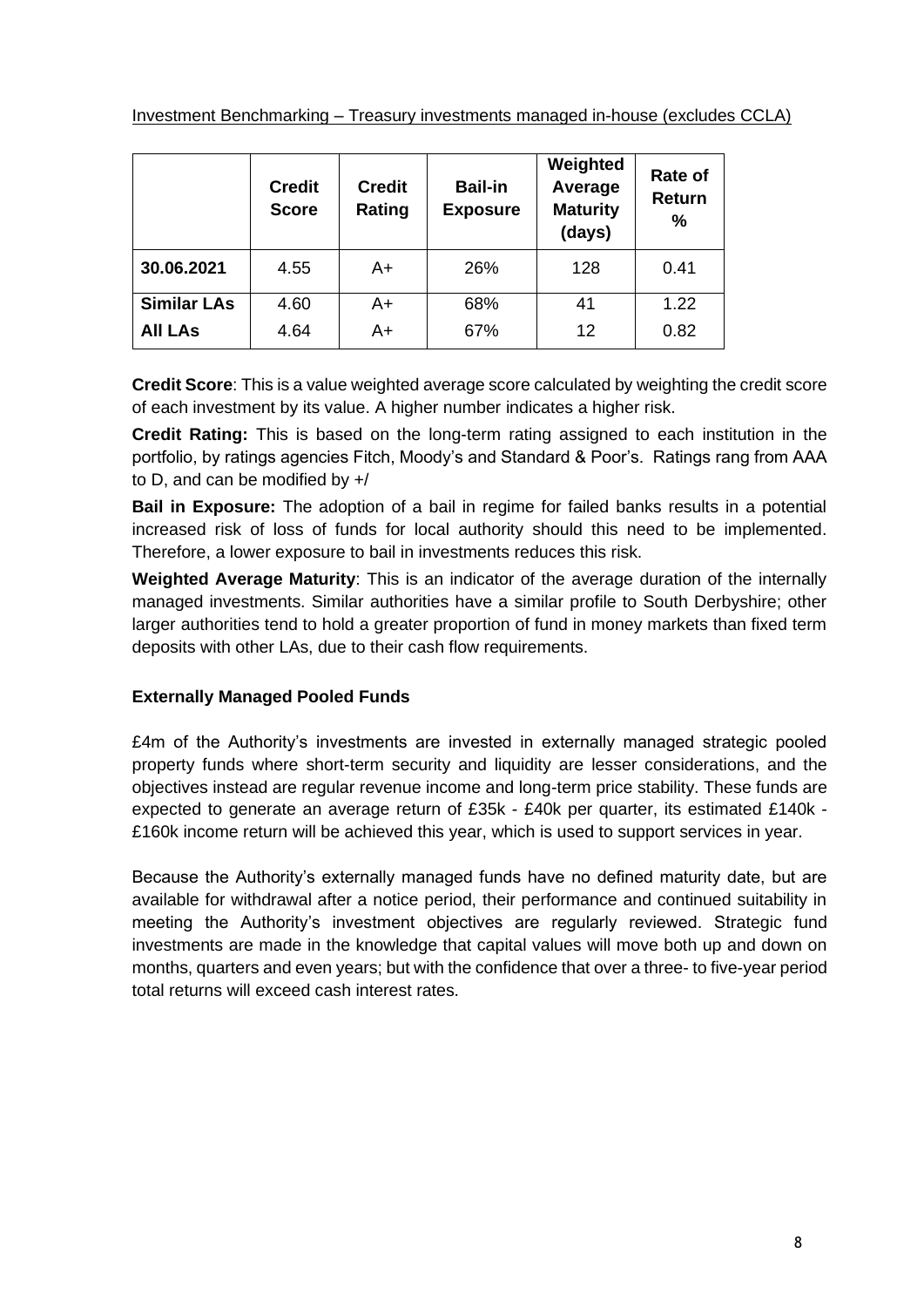# CCLA Property Fund Performance

|                                        |            | 2020/21 | 2021/22 |
|----------------------------------------|------------|---------|---------|
|                                        |            | Q4      | Q1      |
| Dividend Received                      | £          | 37,084  | 35,660  |
| <b>Annual Equivalent Interest Rate</b> | %          | 4.12%   | 3.83%   |
| <b>Bid (Selling) Price</b>             | pence/unit | 289.08  | 298.98  |

The mid-market value of the fund as at the 30 June 2021 is £3,779,665.00 and the bid market value is £3,721,045.28. The quarters market and bid values have increased from March 21 by 3.42%. This reinforces the notion that the Fund should only be considered for long-term investments.

The authority's investment in the CCLA fund will remain stable throughout 21/22 with performance continuing to yield positive dividends.

# **Performance**

### **Average 7 day Interest Rate**

The main indicator the Council uses to measure its return on short-term investments to average over the year, is the Average 7-Day Money Market Rate. This is a standard measure of performance. Performance for the second quarter is shown below.

|                                                       | As at<br>31.03.21 | As at<br>30.06.21 |
|-------------------------------------------------------|-------------------|-------------------|
| Average 7-Day Money Market Rate (Target)              | $0.11\%$          | 0.10%             |
| Average Interest Rate Achieved on Short Term Deposits | 0.13%             | $0.10\%$          |

## **Cost of Debt**

This indicator shows how much the costs of borrowing impact upon each household (at Band D Council Tax rate) in the District. The impact on Council Tax is positive as the General Fund has no actual debt. The performance for the first quarter is shown below using the current interest received and the estimated annual interest based on current returns. This is compared to the actual annual interest received last year.

| <b>General Fund Impact per Council Tax Payer</b> | Actual<br>31.03.2021 | Actual<br>30.06.21 | <b>Estimated</b><br>31.03.2022 |
|--------------------------------------------------|----------------------|--------------------|--------------------------------|
|                                                  | £'000                | £'000              | £'000                          |
| Net Interest Received - General Fund             | $-E247,667$          | $-E56,234$         | $-E224,936$                    |
| <b>Band D Properties</b>                         | 34,474               | 35,218             | 35,218                         |
| <b>Cost per Band D Property</b>                  | $-£7.18$             | $-£1.60$           | $-£6.39$                       |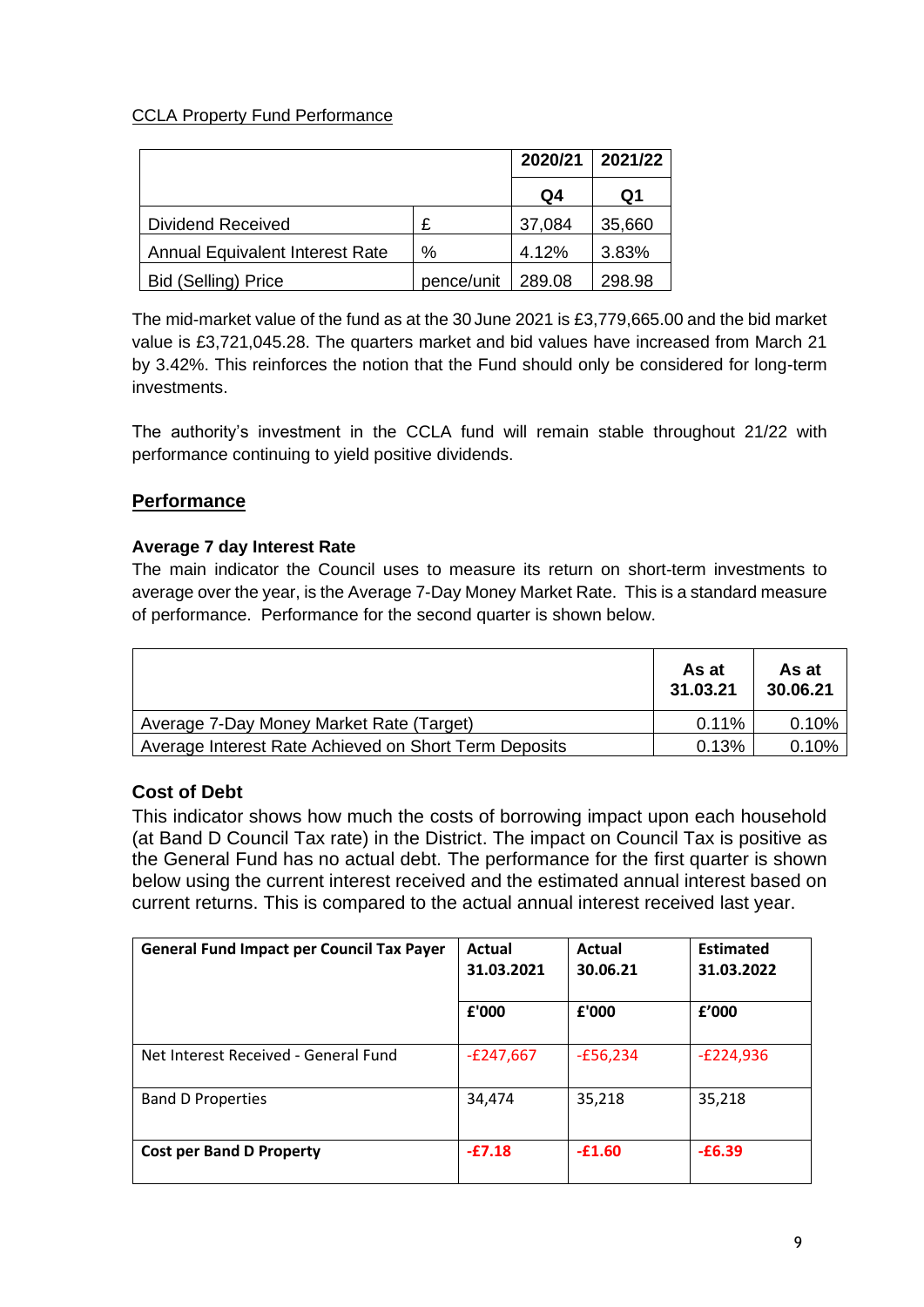The cost of debt on each council tenant (HRA) is shown below. The performance for the first quarter is the actual costs compared to the estimated costs for the year. The fluctuation in interest paid is the decrease in interest rate of the £10m variable loan and the acquisition of new council houses.

| <b>HRA Debt Interest per</b>    | 31.03.21  | 30.06.2021       |
|---------------------------------|-----------|------------------|
| <b>Dwelling</b>                 | Actual    | <b>Estimated</b> |
| <b>HRA Interest Payable</b>     | 1,540,408 | 1,540,305        |
| <b>Dwellings</b>                | 2,974     | 2,974            |
| <b>Annual Cost per Dwelling</b> | £517.96   | £517.92          |

## **Compliance**

The Chief Finance Officer reports that during the first quarter treasury management activities have fully complied with the CIPFA Code of Practice and the Authority's approved Treasury Management Strategy.

Compliance with specific investment limits is demonstrated in the table below:

### **Investment limits**

| <b>Sector</b>                                             | <b>Maximum</b><br><b>Investment</b><br>Q1 2021 | <b>Counterparty</b><br>Limit | <b>Time</b><br>Limit | <b>Sector</b><br>Limit | <b>Complied</b> |
|-----------------------------------------------------------|------------------------------------------------|------------------------------|----------------------|------------------------|-----------------|
| The UK<br>Government                                      | £18.5m                                         | £20m                         | 364 days             | n/a                    | ✓               |
| Local<br>authorities &<br>other<br>government<br>entities | £40m                                           | £5m                          | 364 days             | Unlimited              | $\checkmark$    |
| <b>Banks</b><br>(unsecured)*                              | £2.4m                                          | £3m                          | 35 days              | Unlimited              | ✓               |
| <b>Building</b><br>societies<br>(unsecured)*              | £4m                                            | £2m                          | 35 days              | £5%m                   | ✓               |
| <b>Money Market</b><br>Funds*                             | £14m                                           | £2m                          | 60 days              | £14m                   | $\checkmark$    |
| <b>Strategic</b><br>Pooled Funds                          | £4m                                            | £4m                          | n/a                  | £4m                    | $\checkmark$    |
| Other<br>Investments*                                     | 0                                              | £1m                          | 35 days              | <b>Unlimited</b>       | ✓               |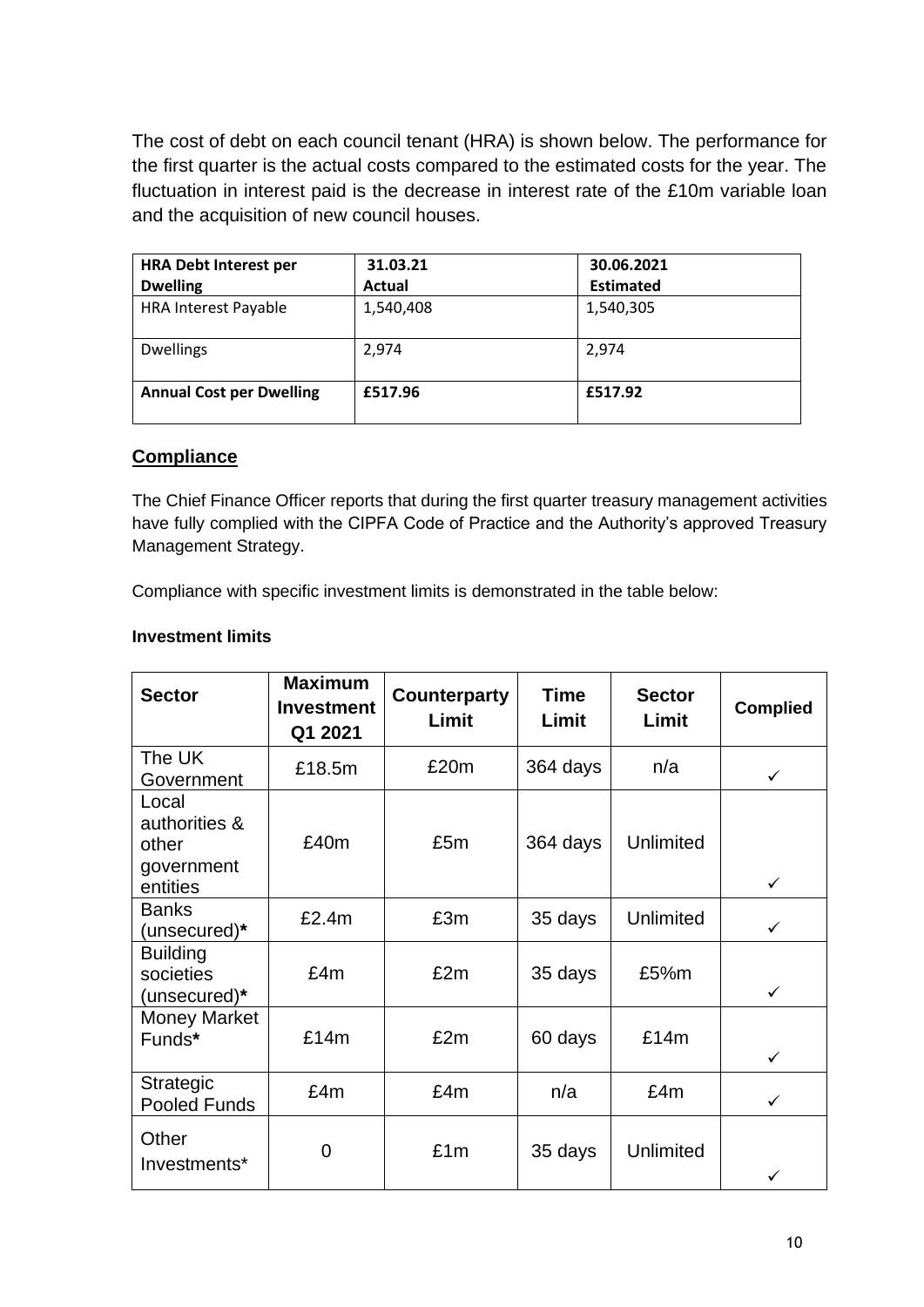## **Other**

CIPFA consultations: In February 2021 CIPFA launched two consultations on changes to its Prudential Code and Treasury Management Code of Practice. These follow the Public Accounts Committee's recommendation that the prudential framework should be further tightened following continued borrowing by some authorities for investment purposes. The revised codes are yet to be released. However, from feedback documents the following changes are likely:

#### **Prudential Code:**

- Clarification and definitions to define commercial activity and investment, and that an authority must not borrow to invest for the primary purpose of commercial return.
- Defining acceptable reasons to borrow money: (i) financing capital expenditure primarily related to delivering a local authority's functions, (ii) temporary management of cash flow within the context of a balanced budget, (iii) securing affordability by removing exposure to future interest rate rises and (iv) refinancing current borrowing, including replacing internal borrowing.
- Proportionality will be included as an objective; new indicators for net income from commercial and service investments to net revenue stream.
- A specific objective around commercial investment with the intention of embedding good practice across authorities.

#### **Treasury Management Code:**

- Inclusion of the liability benchmark as a mandatory treasury indicator.
- Implementation of a treasury management knowledge and skills framework.
- Incorporating ESG issues as a consideration within TMP 1 Risk Management.

#### **Outlook for the remainder of 2021/22**

The medium-term global economic outlook has continued to improve with the rollout of vaccination programmes. The UK has continued to benefit from its initial rapid vaccine rollout and has shifted focus onto second vaccinations to increase protection to counter a third wave of Covid variant.

The opening up of the UK economy in Q2/Q3 will continue to prompt a sharp increase in GDP.

While downside risks seem to have fallen somewhat after recent trends in GDP and labour, the upside risks remain relatively balanced with the MPC reiterating its commitment not to tighten policy until there is clear evidence that the recovery is eliminating spare capacity in the economy.

Inflation has moved above the Bank of England's 2% target. Alongside the increase in commodity prices, the MPC has acknowledged the prospect of a sharper upturn in inflation, with the potential CPI could rise above 3% in the coming months. However, the nature of the commodity price rise and the base effect easing, this is likely a more transitory effect.

Upward pressure on gilt yields could continue in the short term due to the preponderance of